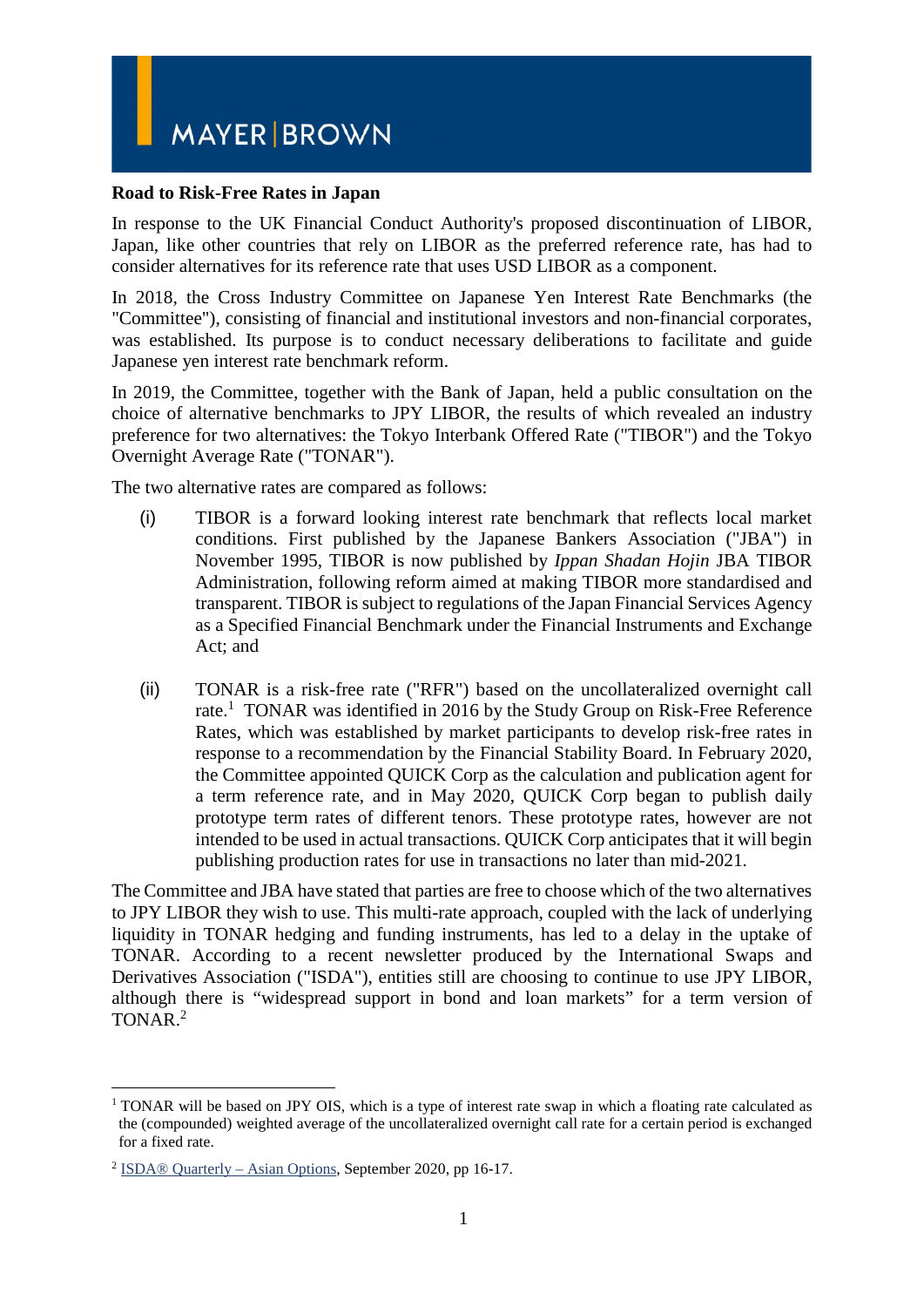## **MAYER BROWN**

### *Fallback Provisions for Loan Agreements*

<u>.</u>

In March 2020, the JBA published sample fallback provisions for bilateral and syndicated business loans (available in Japanese only)<sup>3</sup> following communication with a wide range of market participants including Committee members. The JBA stipulated that the fallback clause chosen must be fully discussed between the contracting parties and established by mutual agreement. As a result, the fallback language does not specify which alternative benchmark rate should be used.

In August 2020, noting that both borrowers and lenders had asked for further discussion of replacement benchmarks, the Committee launched a second public consultation.<sup>4</sup> Among the issues considered were the Committee's proposals for the replacement benchmarks and spread adjustment methodologies for fallbacks in loans referencing JPY LIBOR, which take into account global consultations on RFRs, such as the recommendations by the U.S. national working group, the Alternative Reference Rates Committee ("ARRC").

The Committee's proposed waterfall structure for the replacement benchmark for loans is as follows:

| 1st priority | <b>Term Reference Rates</b>                                                                                                                                                                                                                                                                                      |
|--------------|------------------------------------------------------------------------------------------------------------------------------------------------------------------------------------------------------------------------------------------------------------------------------------------------------------------|
| 2nd priority | O/N RFR Compounding (Fixing in Arrears)                                                                                                                                                                                                                                                                          |
| 3rd priority | The alternate rate of interest that has been selected by the<br>Lender [giving due consideration to (i) any selection or<br>recommendation of a replacement rate or the mechanism for<br>determining such a rate by the Relevant Governmental Body or<br>(ii) any evolving or then-prevailing market convention] |

The proposed waterfall does not include TIBOR; however, the Committee confirmed that it would not preclude contracting parties from selecting other waterfall structures, including those using TIBOR or a single replacement benchmark. With respect to the spread adjustment methodology, the Committee recommended a methodology similar to that adopted by the ARRC and ISDA, to ensure consistency and to prevent "administrative work from becoming complicated." A spread adjustment for TIBOR has not been determined by the Committee, which notes that such a spread adjustment should be determined by the contracting parties.<sup>5</sup>

 $^3$  相対貸出のフォールバック条項の参考例(サンプル)の補訂について. The fallback clause was updated in June 2020, and a comparison table showing the changes between the March and June versions (in Japanese only) is available a[t https://www.zenginkyo.or.jp/fileadmin/res/news/news320341\\_4.pdf.](https://www.zenginkyo.or.jp/fileadmin/res/news/news320341_4.pdf)

<sup>4</sup> [Second Public Consultation on the Appropriate Choice and Usage of Japanese Yen Interest Rate Benchmarks -](https://www.boj.or.jp/en/paym/market/jpy_cmte/cmt200807b.pdf)  [Considering the developments since the publication of the final report on the results of the last public consultation,](https://www.boj.or.jp/en/paym/market/jpy_cmte/cmt200807b.pdf) 7 August 2020.

<sup>&</sup>lt;sup>5</sup> Contracting parties that choose to use TIBOR may utilise, for example, the methodology published by the Bank [of Japan's Sub-Group on Loans](https://www.boj.or.jp/en/paym/market/jpy_cmte/cmt201130a.pdf) on 5 November 2020.